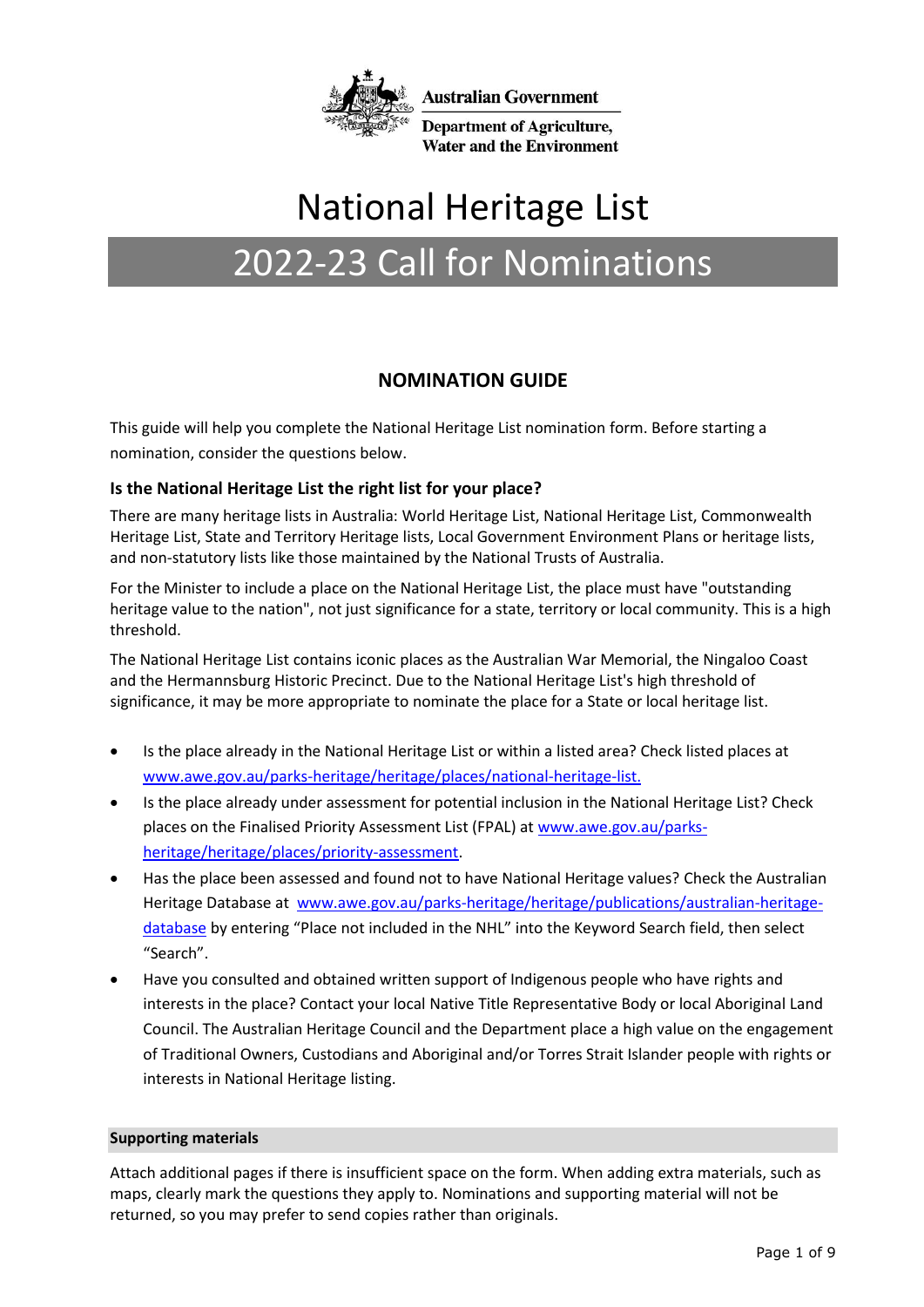#### **Further information**

- State and Territory heritage agencies: www.awe.gov.au/parks-heritage/heritage/organisations
- Nomination process[: www.awe.gov.au/parks-heritage/heritage/places/nominating-heritage-place](http://www.awe.gov.au/parks-heritage/heritage/places/nominating-heritage-place)
- Native title holders and claimants can be contacted via the Representative Native Title Body, such as a Land Council or Service Provider <https://nativetitle.org.au/find/pbc>
- State land rights regimes across Australia and the statutory land ownership system under the *Aboriginal Land Rights (Northern Territory) Act 1976 [www.legislation.gov.au/Details/C2016C00111.](http://www.legislation.gov.au/Details/C2016C00111)*
- *Engage early – guidance for proponents on best practice Indigenous engagement for environmental assessments under the Environment Protection and Biodiversity Conservation Act 1999 (EPBC Act)*: a guide to respecting Indigenous heritage places and values [www.awe.gov.au/sites/default/files/documents/engage-early-indigenous-engagement](http://www.awe.gov.au/sites/default/files/documents/engage-early-indigenous-engagement-guidelines.pdf)[guidelines.pdf.](http://www.awe.gov.au/sites/default/files/documents/engage-early-indigenous-engagement-guidelines.pdf)
- *Dhawura Ngilan: a vision for Aboriginal and Torres Strait Islander heritage in Australia* and the *Best Practice Standards in Indigenous cultural heritage management and legislation*: [www.awe.gov.au/parks-heritage/heritage/publications/dhawura-ngilan-vision-atsi-heritage](http://www.awe.gov.au/parks-heritage/heritage/publications/dhawura-ngilan-vision-atsi-heritage)

#### **Sample answers**

Examples of the type of information and level of detail is provided below for questions 11 and 12 of the application form. These are examples only – not all places with a particular attribute will be entered in the National Heritage List.

#### **Question 11. Why is this place of outstanding heritage significance to Australia?**

Extract from the [Sydney Harbour Bridge,](http://www.environment.gov.au/cgi-bin/ahdb/search.pl?mode=place_detail;place_id=105888) National Heritage Listing:

The Sydney Harbour Bridge is the most outstanding and immediately recognised engineering structure in Australia, which has symbolised Sydney and Australia to the world. Its significance has been recognised in National, State and Local Government registers and included in a nomination for World Heritage listing. It is of great importance to the people of Australia as part of the landscape in the most famous view of Australia, portrayed in many paintings, photographs and historical records as well as the focus for national celebration at times like the 1988 Bicentenary and the 2000 Olympic Games.

Some of the recognition accorded the Bridge is highlighted through the extracts below:

The Sydney Harbour Bridge is an Australian icon - and is immediately recognised by Australians and by people internationally. It is a very important landmark in a spectacular location which is strongly linked to its harbour setting and to the Sydney Opera House. The bridge was a feat of world class engineering when it was completed in 1932. (Hazel Hawke, Chair Heritage Council of NSW, in Statement from the Chair, RTA CMP 1998.)

The bridge is one of the most remarkable feats of bridge construction. At the time of its construction, it was the longest single span arch bridge in the world. It has been an important factor in the growth of Metropolitan Sydney, particularly since World War Two. The bridge, its pylons and approaches are all important elements in the townscape of areas both near and distant from it. The curved northern approach gives a grand sweeping entrance to the bridge with continually changing views of the bridge and harbour (Walker and Kerr 1974) (Register of the National Estate 1978) (NSW State Heritage Register updated 2003).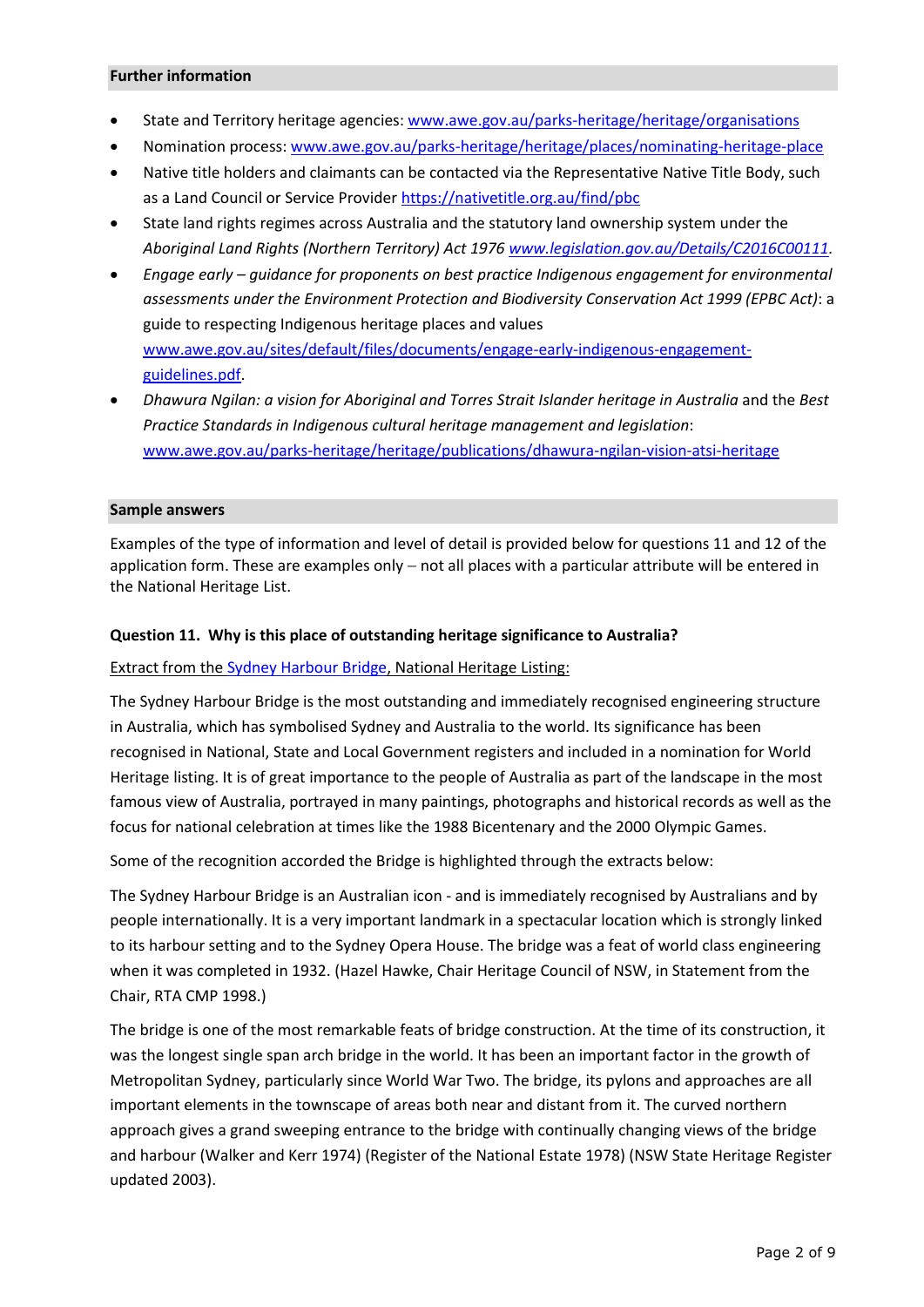Sydney Harbour is one of the finest natural harbours in the world and has a setting of outstanding natural beauty. Two outstanding artifacts, the Sydney Opera House and the Sydney Harbour Bridge, make an extraordinary contribution to this natural and man-made setting. The Sydney Harbour Bridge is an engineering work of great significance. It was the largest single span steel arch bridge in the world when designed and continues to have a dominating presence in the harbour landscape. It has a structural and symbolic significance comparable to the Eiffel Tower in Paris. For many decades it has symbolised Sydney and Australia to the world.

#### Extract from the [Dampier Archipelago \(including Burrup Peninsula\),](http://www.environment.gov.au/cgi-bin/ahdb/search.pl?mode=place_detail;search=place_name%3DDampier%2520archipelago%3Bkeyword_PD%3Don%3Bkeyword_SS%3Don%3Bkeyword_PH%3Don%3Blatitude_1dir%3DS%3Blongitude_1dir%3DE%3Blongitude_2dir%3DE%3Blatitude_2dir%3DS%3Bin_region%3Dpart;place_id=105727) National Heritage Listing:

The Dampier Archipelago (including the Burrup Peninsula) contains one of the densest concentrations of rock engravings in Australia with some sites containing thousands or tens of thousands of images. The rock engravings comprise images of avian, marine and terrestrial fauna, schematised human figures, figures with mixed human and animal characteristics and geometric designs. At a national level it has an exceptionally diverse and dynamic range of schematised human figures some of which are arranged in complex scenes. The fine execution and dynamic nature of the engravings, particularly some of the composite panels, exhibit a degree of creativity that is unusual in Australian rock engravings.

The range of human images found in the Dampier Archipelago include forms characteristic of all the major style provinces in the Pilbara, an area that has been described as the richest and most exciting region of rock engravings in Australia. The different degrees of weathering and the large number of super-positioned engravings provide an outstanding opportunity to establish a relative chronology for motifs characteristic of the major style provinces in the Pilbara. The combination of archaeological sites and high densities of engraved images provides an outstanding opportunity to develop a scientific understanding of the social functions of motifs.

The different degrees of weathering of particular types of faunal engravings on the Dampier Archipelago provide, in the national context, an unusual and outstanding visual record of the Aboriginal responses to the rise of sea levels at the end of the last Ice Age. The different degrees of weathering of some complex scenes provide exceptional visual evidence for the antiquity of depictions of complex scenes of human activity. The deeply weathered 'archaic faces' are an exceptional demonstration of the long history of contact and shared visual narratives between Aboriginal societies in the nominated place and inland arid Australia.

There is a high density of stone arrangements within part of the nominated area, the Burrup Peninsula. They include standing stones, stone pits and more complex circular stone arrangements. Standing stones in the Dampier Archipelago range from single monoliths through to extensive alignments comprising at least three or four hundred standing stones. Some of these standing stones are associated with increase ceremonies, *thalu*, others were used to mark particular places with scarce resources, such as seasonal rock pools, and were also used to mark sites of traditional significance. The overall density of stone arrangements on the Burrup Peninsula, and the wide range of types of stone features found in the Dampier Archipelago, are exceptional by Australian standards.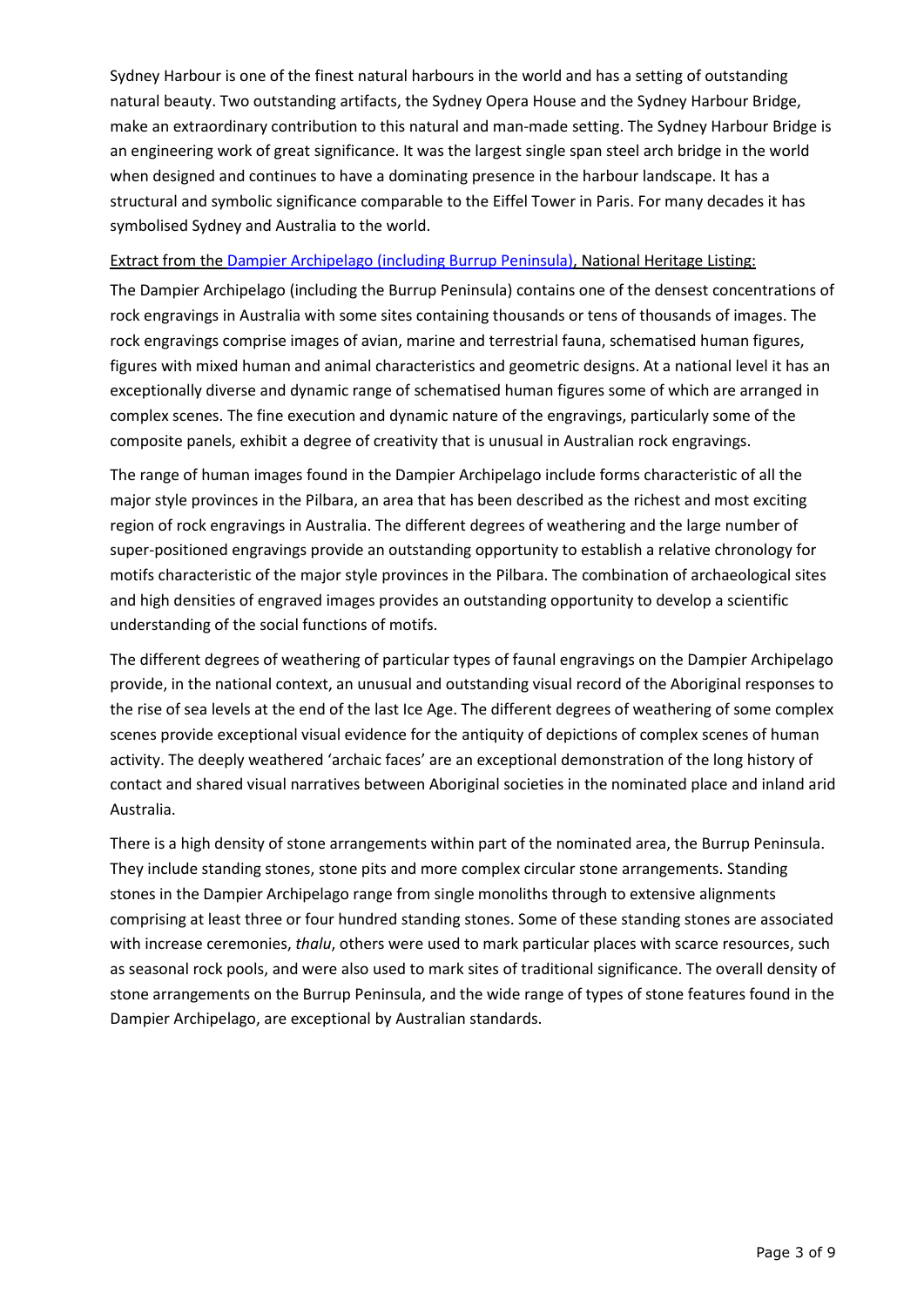#### **Question 12. Which criteria does the place meet?**

There are nine national heritage criteria. Some places may meet multiple criteria. However, it is only necessary for a place to meet one criterion to be considered for the National Heritage List.

The nine criteria are:

## **a. The place has outstanding heritage value to the nation because of the place's importance in the course, or pattern, of Australia's natural or cultural history.**

#### Extract from the [Sydney Harbour Bridge,](http://www.environment.gov.au/cgi-bin/ahdb/search.pl?mode=place_detail;place_id=105888) National Heritage Listing:

The building of the Sydney Harbour Bridge as a transport facility linking the city with the north shore was a major event in Australia's history and represented a pivotal step in the development of modern Sydney and one of Australia's most important cities. The bridge became a symbol for the aspirations of the nation, a focus for 'optimistic prognostications of a better future' following the Depression. The bridge represented an important step in transforming the city of Sydney into a modern metropolis. Internationally, the bridge was recognised as a symbol of progress and a vision of a splendid future.

The building of the Sydney Harbour Bridge was an important part of the technical revolution of the 1930s and seen as evidence of Australia's industrial maturity. The bridge represented the mechanical age displacing the pastoral and agricultural way of life on which Australia's economy had been based. The scale of the operations was enormous and at the time of its construction, it was the widest longspan bridge in the world.

The Sydney Harbour Bridge is an outstanding cultural landmark for the nation and represents a highly significant place in Australia's cultural history. The opening of the Sydney Harbour Bridge was a momentous occasion, drawing remarkable crowds estimated at nearly one million people. Since its opening in 1932, the Sydney Harbour Bridge has become a famous and enduring national icon and symbol of Australia. The bridge remains one of Australia's most identifiable symbols.

## Extract from th[e Mount William Stone Hatchet Quarry,](http://www.environment.gov.au/cgi-bin/ahdb/search.pl?mode=place_detail;search=place_name%3DMount%2520William%2520Stone%2520Hatchet%2520Quarry%2520%3Bkeyword_PD%3Don%3Bkeyword_SS%3Don%3Bkeyword_PH%3Don%3Blatitude_1dir%3DS%3Blongitude_1dir%3DE%3Blongitude_2dir%3DE%3Blatitude_2dir%3DS%3Bin_region%3Dpart;place_id=105936) National Heritage Listing:

During the late Holocene, as woodlands expanded, ground-edged stone hatchets became an essential part of the Aboriginal toolkit in eastern Australia. They were an important all-purpose tool as well as being an item of prestige. Material for these tools was obtained from specific quarries. The Mount William stone hatchet quarry was an important source of stone hatchet heads which were traded over a wide area of southeast Australia. The quarry area has evidence for both surface and underground mining, with 268 pits and shafts, some several metres deep, where sub-surface stone was quarried (McBryde & Watchman, 1976:169). There are 34 discrete production areas providing evidence for the shaping of stone into hatchet head blanks. Some of these areas contain mounds of manufacturing debris up to 20 metres in diameter. At Mount William , the number, size and density of the quarry pits; the number and size of flaking floors and associated debris; and the distance over which hatchet heads were traded is outstanding for showing the social and technological response by Aboriginal people to the expansion of eastern Australian woodlands in the late Holocene.

The Mount William hatchet quarry was well-known to Europeans when Blandowski (1855) visited the place during the mid-1800s. By the early 1900s people from all walks of life were visiting Mount William to see the remains of the intensive Aboriginal quarrying and extensive flaking floors. The place's importance and the need for protection attracted the interest of a number of well-respected Victorians who sought Mount William 's protection from 1910 to 1923. While the place was not formally protected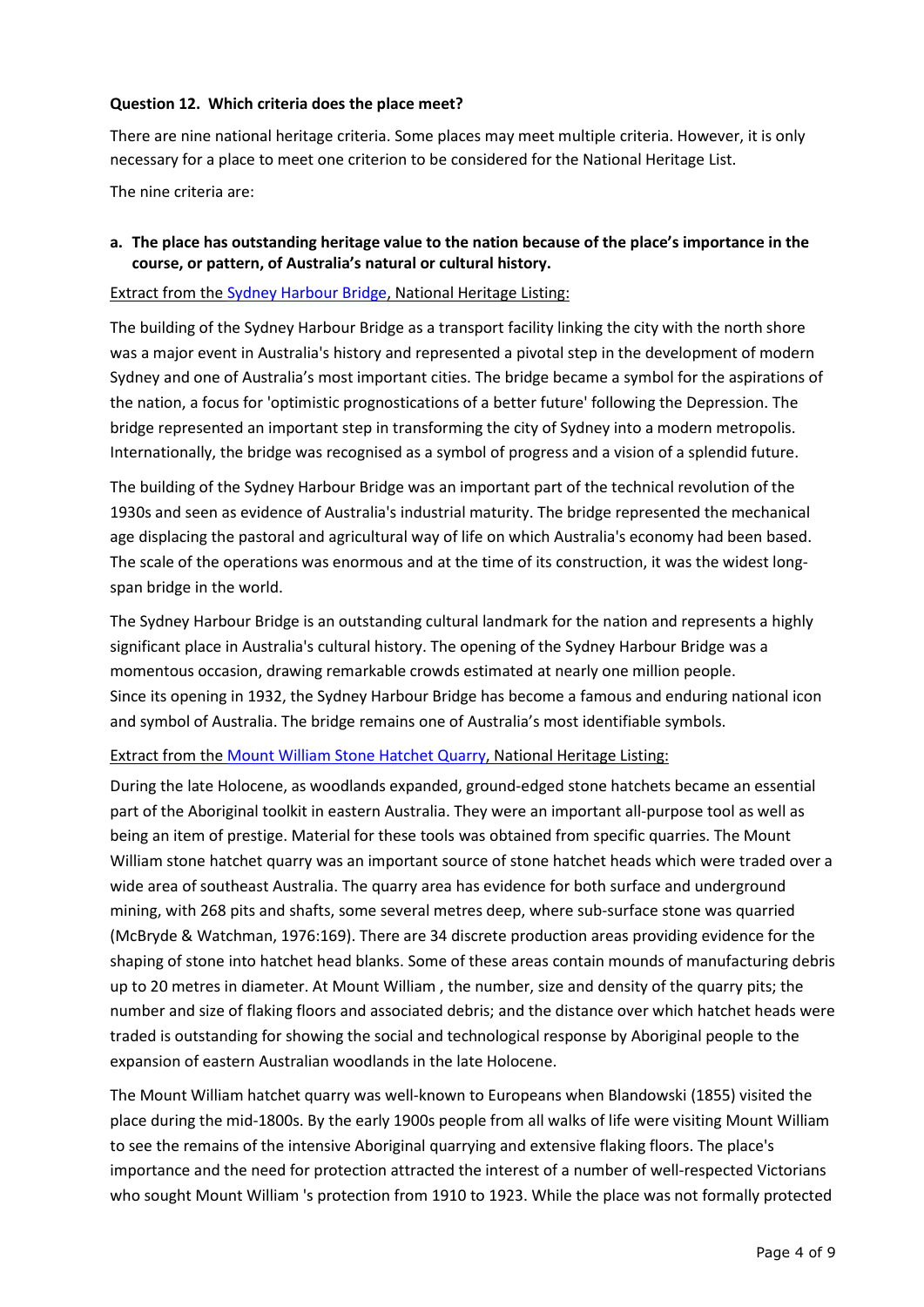until 1976, the early public interest and recognition that the place showed that the Aboriginal history of Australia extended back well before the arrival of Europeans is exceptional in the course of Australia 's cultural history.

## **b. The place has outstanding heritage value to the nation because of the place's possession of uncommon, rare or endangered aspects of Australia's natural or cultural history.**

#### Extract from the [Ediacara Fossil Site](http://www.environment.gov.au/cgi-bin/ahdb/search.pl?mode=place_detail;search=place_name%3Dediacara%3Bkeyword_PD%3Don%3Bkeyword_SS%3Don%3Bkeyword_PH%3Don%3Blatitude_1dir%3DS%3Blongitude_1dir%3DE%3Blongitude_2dir%3DE%3Blatitude_2dir%3DS%3Bin_region%3Dpart;place_id=105880) Nilpena, National Heritage Listing:

Ediacaran fossil sites with a diversity of species and excellent preservation are internationally rare. The Ediacara Fossil Site - Nilpena is unique as the richest and only undisturbed Ediacara fossil site in Australia. The fossils preserved at the site are uncommon with exquisite preservation of a diverse array of specimens preserved in-situ.

## Extract from the [Wurrwurrwuy,](http://www.environment.gov.au/cgi-bin/ahdb/search.pl?mode=place_detail;search=place_id%3D106088%3Bkeyword_PD%3Don%3Bkeyword_SS%3Don%3Bkeyword_PH%3Don%3Blatitude_1dir%3DS%3Blongitude_1dir%3DE%3Blongitude_2dir%3DE%3Blatitude_2dir%3DS%3Bin_region%3Dpart;place_id=106088) National Heritage Listing:

The stone pictures at Wurrwurrwuy have outstanding heritage value to the nation as a rare example of stones arranged to depict utilitarian and secular objects rather than the arranged stones being associated with ceremony and the sacred. It is also a place with rare depictions of the internal arrangements in praus. This is knowledge that the creators would have acquired either during visits to or voyages on such vessels.

## **c. The place has outstanding heritage value to the nation because of the place's potential to yield information that will contribute to an understanding of Australia's natural or cultural history.**

#### Extract from the [First Government House](http://www.environment.gov.au/cgi-bin/ahdb/search.pl?mode=place_detail;search=place_name%3Dfirst%2520government%2520house%3Bkeyword_PD%3Don%3Bkeyword_SS%3Don%3Bkeyword_PH%3Don%3Blatitude_1dir%3DS%3Blongitude_1dir%3DE%3Blongitude_2dir%3DE%3Blatitude_2dir%3DS%3Bin_region%3Dpart;place_id=105761) Site, National Heritage Listing:

The First Government House Site has proven research significance having provided rare evidence of Australia's major phases of history, architectural and building technology, and administration of the colony of New South Wales. The National Heritage List values are expressed through the in-situ fabric, archaeological records and artefact collections uncovered by archaeological investigation. These have the potential to reveal further information about the place and its role in Australian history.

The First Government House Site has the potential to yield further historical and archaeological information about the earliest years of British settlement in Australia in all unexcavated areas of the First Government House Site. Sub surface remains, artefacts and other fabric can reveal much about early Australian building and manufacturing methods and materials and the culture of this early period of European settlement in Australia. The unexcavated areas of the Site possess National Heritage values that will contribute to an understanding of the place and its role in Australia's cultural history with the potential to yield, through archaeological investigation, further information.

## Extract from the [Quinkan](http://www.environment.gov.au/cgi-bin/ahdb/search.pl?mode=place_detail;search=place_name%3DQuinkan%2520Country%2520%3Bkeyword_PD%3Don%3Bkeyword_SS%3Don%3Bkeyword_PH%3Don%3Blatitude_1dir%3DS%3Blongitude_1dir%3DE%3Blongitude_2dir%3DE%3Blatitude_2dir%3DS%3Bin_region%3Dpart;place_id=106262) Country, National Heritage Listing:

Quinkan Country has outstanding heritage value to the nation because the place has a high level of potential to yield information, including from Traditional Owners and cultural custodians, that will contribute to an improved understanding of Australia's rock art and pre-history.

Rock art within the place represents one of Australia's major distinctive rock art regions. Rock art with an age of c. 27,000 BP has been recorded. Additional archaeological study has also recorded a number of other occupation dates including a current benchmark datum of c.37,000 BP. A rock art chronology can be developed with a notable change in typology during the mid-Holocene period.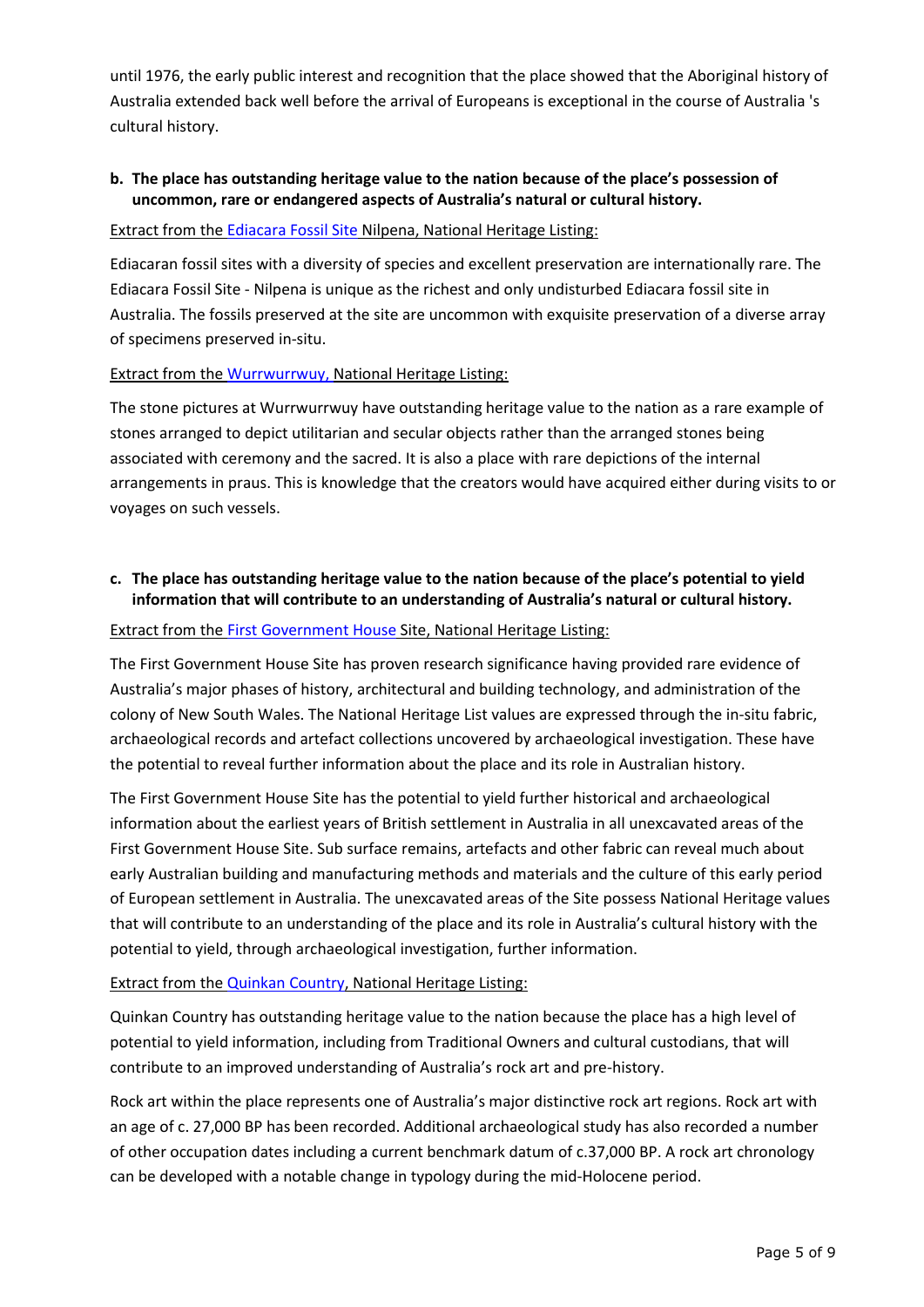Features which express this value are the rock art within the listed place, including the petroglyphs, figurative, stencil and contact art and the associated archaeological sites.

## **d. The place has outstanding heritage value to the nation because of the place's importance in demonstrating the principal characteristics of:**

- **i. a class of Australia's natural or cultural places, or**
- **ii. a class of Australia's natural or cultural environments.**

Extract from the [Great Artesian Basin Springs: Elizabeth,](http://www.environment.gov.au/cgi-bin/ahdb/search.pl?mode=place_detail;search=place_name%3Dgreat%2520artesian%2520basin%3Bkeyword_PD%3Don%3Bkeyword_SS%3Don%3Bkeyword_PH%3Don%3Blatitude_1dir%3DS%3Blongitude_1dir%3DE%3Blongitude_2dir%3DE%3Blatitude_2dir%3DS%3Bin_region%3Dpart;place_id=105821) National Heritage Listing:

The [Great Artesian Basin] GAB is the world's largest example of an artesian basin and associated artesian springs (Harris 1992 p 157, Perez et al 2005). GAB artesian springs are the primary sources of permanent fresh water within the arid zone since at least the late Pleistocene (the last 1.8 million years) and are therefore a unique feature of the arid Australian landscape (Ponder 1986, p.416; Morton et al 1995, p.55; Bowler 1982, pp.35-45). As the primary natural source of permanent fresh water in most of the arid zone, GAB artesian springs represent vital habitat for more widespread terrestrial vertebrates, and invertebrates with aquatic larvae (Ponder 1986, p.415). Elizabeth Springs is one of a suite of important artesian discharge GAB Springs that are outstanding examples of the endemism exhibited by artesian springs individually and collectively (Ponder 2003, Fensham et al 2004). Elizabeth Springs is the only remaining relatively intact GAB spring with extant biota (fauna and flora) in far Western Queensland and holds a suite of species which are genetically and evolutionarily distinct from other GAB springs.

#### Extract from the [Wilgie Mia Aboriginal Ochre Mine,](http://www.environment.gov.au/cgi-bin/ahdb/search.pl?mode=place_detail;search=place_name%3Dwilgie%2520mia%3Bkeyword_PD%3Don%3Bkeyword_SS%3Don%3Bkeyword_PH%3Don%3Blatitude_1dir%3DS%3Blongitude_1dir%3DE%3Blongitude_2dir%3DE%3Blatitude_2dir%3DS%3Bin_region%3Dpart;place_id=106044) National Heritage Listing:

Wilgie Mia is of outstanding heritage value to the nation because of its importance in demonstrating the principal characteristics of traditional Aboriginal ochre mining. There is a creation story that links the different coloured ochres to different parts of the body of the creation being called the *marlu*, the red kangaroo. The prohibitions and rituals that underpinned traditional mining are known as is the role of the Mondong, malevolent spirits, in protecting the ochre. The knowledge about creation stories, guardian spirits and protective rituals is not matched at any other major Aboriginal ochre mine in Australia.

Wilgie Mia is also the largest Aboriginal ochre mine in Australia and has all the features found in traditional Aboriginal mines: large open cut pits, excavated caverns and underground galleries that follow ochre seams. The galleries are supported by a 'stop and pillar' method of ground support as well as wooden shoring. In addition, the miners at Wilgie Mia used pole scaffolding with wooden platforms to allow them to mine ochre at different levels in the rock face.

#### **e. The place has outstanding heritage value to the nation because of the place's importance in exhibiting particular aesthetic characteristics valued by a community or cultural group.**

#### Extract from the [Sydney Opera House,](http://www.environment.gov.au/cgi-bin/ahdb/search.pl?mode=place_detail;search=place_name%3Dsydney%2520opera%3Bkeyword_PD%3Don%3Bkeyword_SS%3Don%3Bkeyword_PH%3Don%3Blatitude_1dir%3DS%3Blongitude_1dir%3DE%3Blongitude_2dir%3DE%3Blatitude_2dir%3DS%3Bin_region%3Dpart;place_id=105738) National Heritage Listing:

The design, form, scale and location of the Opera House make it one of the most significant landmarks in Australia. The aesthetic qualities of the Sydney Opera House relate both to its topographical setting on Bennelong Point, and its distinctive architectural features. Its landmark qualities are enhanced by the building's juxtaposition with Sydney Harbour, its relationship with the Sydney Harbour Bridge, the garden landscape of Bennelong Ridge, the sandstone cliff face of Tarpeian Rock, and the vistas and views to and from The Rocks, Circular Quay, East Circular Quay, Macquarie Street, the Botanic Gardens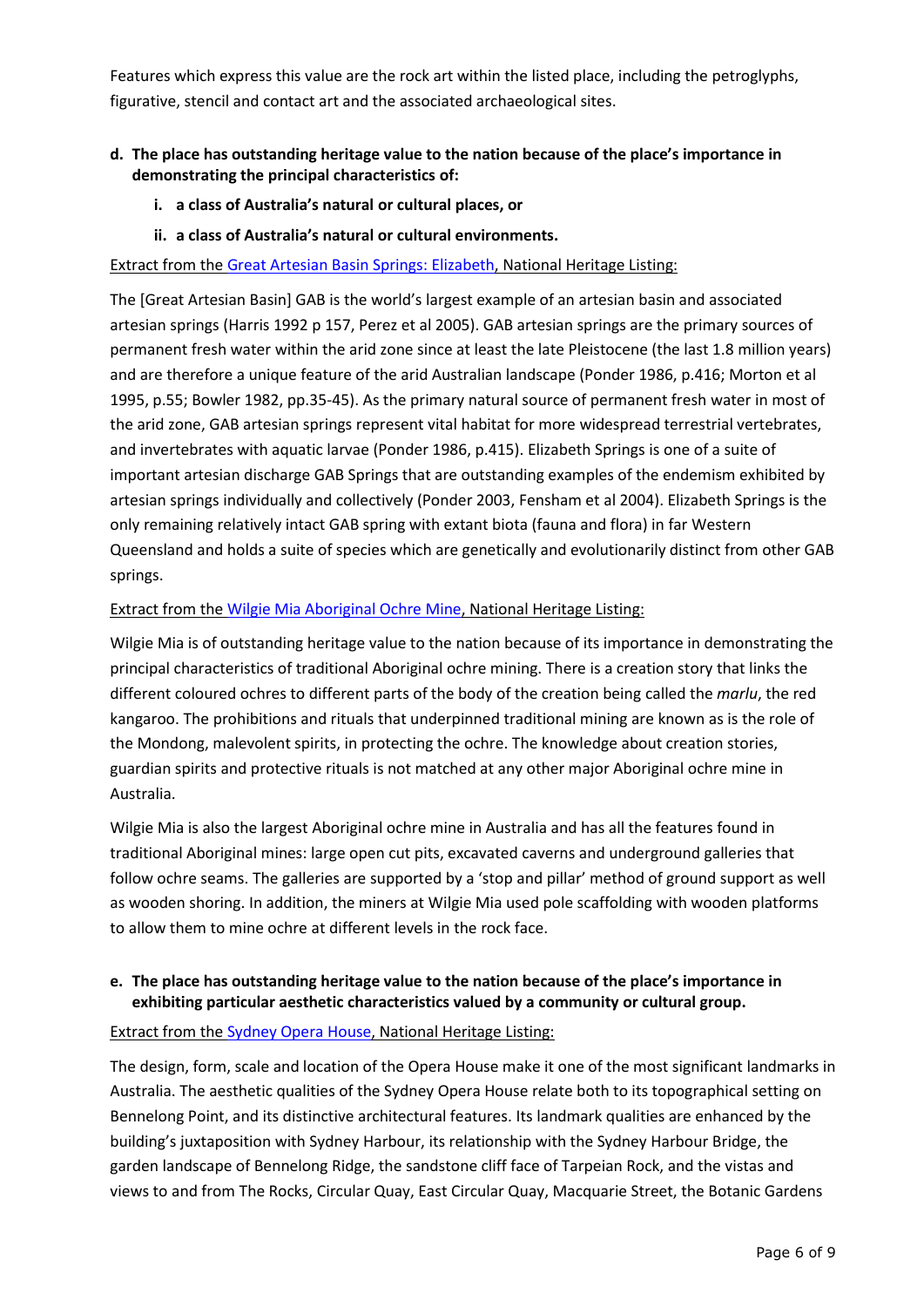and the harbour. The sculptural, billowing sail-like roof shells provide a visual link to and artistic representation of the yacht-scattered harbour waters. The ceramic white tiles of the roof further add to this relationship and provide a dramatic contrast with the blue waters of the harbour. The building with its strongly curved design emphasis is juxtaposed with the nearby Sydney Harbour Bridge which itself has a strongly emphasized curvature, and this visual relationship is a further element of the place's aesthetic appeal. The place's dramatic aesthetic appeal is enhanced by subtle floodlighting on the white roof shells at night. The building's ability to emotionally move people and invoke a strong aesthetic response is enhanced by the experience of approaching, entering and moving around the building and surrounds. The public promenades including the Forecourt, Broadwalk, and podium platform and steps contribute to the majestic qualities of the place. The large forecourt and sweeping podium steps prepare the visitor for the majestic quality of the soaring internal spaces including the folded concrete beams throughout the building, and the reinforced radial cranked beams in the northern foyers.

#### Extract from The [West Kimberley,](http://www.environment.gov.au/cgi-bin/ahdb/search.pl?mode=place_detail;search=place_name%3DThe%2520West%2520Kimberley%2520%3Bkeyword_PD%3Don%3Bkeyword_SS%3Don%3Bkeyword_PH%3Don%3Blatitude_1dir%3DS%3Blongitude_1dir%3DE%3Blongitude_2dir%3DE%3Blatitude_2dir%3DS%3Bin_region%3Dpart;place_id=106063) National Heritage Listing:

#### *The aesthetic value of rock art:*

The stunning painted images of Creation Beings, ancestors, plants and animals in rock shelters in the west Kimberley, including the powerful Wanjina and intriguing Gwion Gwion/Girrigirro figures, are considered amongst the most spectacular examples of 'rock art' in the world (Flood 1990, 70). Highly valued by non-Aboriginal people for their aesthetic values, these images are both powerful and of deep religious significance to Kimberley Aboriginal people.

Aboriginal rock art paintings in the west Kimberley, particularly in the Wanjina-Wunggurr homeland, the Balanggarra native title claim area and the Devonian reef, are both powerful and of deep religious significance to Kimberley Aboriginal people and have outstanding heritage value to the nation under criterion (e) as they represent a stunning visual record of an ongoing Aboriginal painting tradition in a substantially unmodified landscape.

## **f. The place has outstanding heritage value to the nation because of the place's importance in demonstrating a high degree of creative or technical achievement at a particular period.**

## Extract from the [Sydney Harbour Bridge,](http://www.environment.gov.au/cgi-bin/ahdb/search.pl?mode=place_detail;search=place_name%3Dharbour%2520bridge%3Bkeyword_PD%3Don%3Bkeyword_SS%3Don%3Bkeyword_PH%3Don%3Blatitude_1dir%3DS%3Blongitude_1dir%3DE%3Blongitude_2dir%3DE%3Blatitude_2dir%3DS%3Bin_region%3Dpart;place_id=105888) National Heritage Listing:

The Sydney Harbour Bridge may be considered the world's greatest arch bridge. Although not the longest arch span in the world, its mass and load capacity are greater than other major arch bridges. No other bridge in Australia compares in its technical significance with the structure of the Sydney Harbour Bridge and its pylons and constructed approaches between Argyle Street in the south and Arthur Street in the north.

The construction of Sydney Harbour Bridge combined available technology with natural advantages provided by the site. The bridge is an outstanding technical and construction achievement of the Twentieth Century. The designers took advantage of the sandstone base on which Sydney was built which enabled them to tie back the cables during construction of the arch and to experiment with massive structures. Although designed during the 1920s and 1930s, the bridge has still not reached its loading capacity.

## Extract from the [Brewarrina Aboriginal Fish Traps \(Baiames Ngunnhu\),](http://www.environment.gov.au/cgi-bin/ahdb/search.pl?mode=place_detail;search=place_name%3DBrewarrina%2520Aboriginal%2520Fish%2520Traps%2520%2528Baiames%2520Ngunnhu%2529%2520%3Bkeyword_PD%3Don%3Bkeyword_SS%3Don%3Bkeyword_PH%3Don%3Blatitude_1dir%3DS%3Blongitude_1dir%3DE%3Blongitude_2dir%3DE%3Blatitude_2dir%3DS%3Bin_region%3Dpart;place_id=105778) National Heritage Listing:

The Ngunnhu is exceptional as it is an unusual and highly innovative development in pre-European Aboriginal technology. The stone-walled pens are designed to withstand the high water flows of the Barwon River. They are tear-drop shaped with the convex wall facing upstream. Some of the pen walls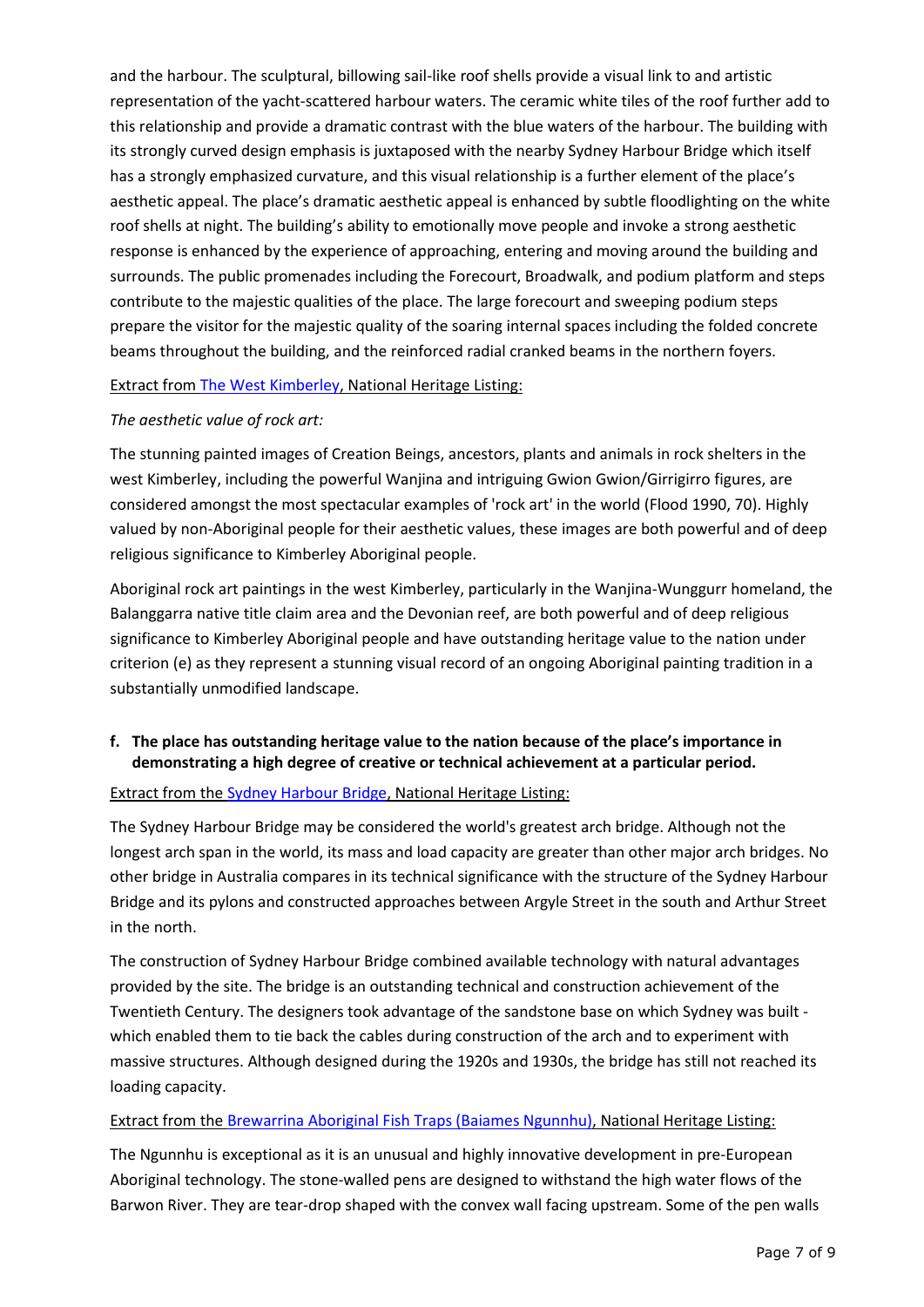are higher than others enabling their use during both low and high water flows. This is combined with pond gates set at different locations enabling fish to be caught as they migrated both upstream and downstream. The structure of the Ngunnhu demonstrates the development of a very efficient method for catching fish involving a thorough understanding of dry stone wall construction techniques, river hydrology and fish ecology.

## **g. The place has outstanding heritage value to the nation because of the place's strong or special association with a particular community or cultural group for social, cultural or spiritual reasons.**

## Extract from th[e First Government House](http://www.environment.gov.au/cgi-bin/ahdb/search.pl?mode=place_detail;search=place_name%3Dfirst%2520government%2520house%3Bkeyword_PD%3Don%3Bkeyword_SS%3Don%3Bkeyword_PH%3Don%3Blatitude_1dir%3DS%3Blongitude_1dir%3DE%3Blongitude_2dir%3DE%3Blatitude_2dir%3DS%3Bin_region%3Dpart;place_id=105761) Site, National Heritage Listing:

The First Government House Site symbolises to the Australian people the most tangible link to our past and the foundation of white settlement in this country. It provides a publicly accessible cultural focus and landmark for many Australians of British descent, for First Fleet descendants and for Aboriginal people.

The National Heritage List values are expressed through all the fabric discovered by archaeological investigation, including footings, walls, floors, drains, cuttings, pavings, trenches, privies, garden soil, impressions of removed materials and artifacts, and also include the fact that the place is publicly accessible.

## Extract from the [Cyprus Hellene Club -](http://www.environment.gov.au/cgi-bin/ahdb/search.pl?mode=place_detail;search=place_name%3DCyprus%2520Hellene%2520Club%2520%3Bkeyword_PD%3Don%3Bkeyword_SS%3Don%3Bkeyword_PH%3Don%3Blatitude_1dir%3DS%3Blongitude_1dir%3DE%3Blongitude_2dir%3DE%3Blatitude_2dir%3DS%3Bin_region%3Dpart;place_id=105937) Australian Hall, National Heritage Listing:

The Day of Mourning played a significant role in the history of Indigenous peoples' struggle for the recognition of their civic rights and is regarded by Indigenous people as one of the most important moments in the history of the Indigenous resistance in the early 20th Century (Martin 1996, Foley 2005). The strong social and cultural association Indigenous people have with Australia Hall and the Day of Mourning is demonstrated by the continuous references made by Indigenous leaders from across Australia to this event (Pearson 1997; Djerrkura 1998; Dodson 2000; Foley 2005). It is also shown through the campaign during the 1990s for the recognition of the significance of the building to Indigenous people and the depiction of the Day of Mourning at Reconciliation Place. Indigenous people have a strong association with Australia Hall, the site of the Day of Mourning, as the first national Indigenous protest which identified social justice issues of continuing relevance to Indigenous people.

## **h. The place has outstanding heritage value to the nation because of the place's special association with the life or works of a person, or group of persons, of importance in Australia's natural or cultural history.**

## Extract from the [Moree Baths and Swimming Pool,](http://www.environment.gov.au/cgi-bin/ahdb/search.pl?mode=place_detail;search=place_name%3Dmoree%2520baths%3Bkeyword_PD%3Don%3Bkeyword_SS%3Don%3Bkeyword_PH%3Don%3Blatitude_1dir%3DS%3Blongitude_1dir%3DE%3Blongitude_2dir%3DE%3Blatitude_2dir%3DS%3Bin_region%3Dpart;place_id=106098) National Heritage Listing:

The Moree baths has outstanding heritage value to the nation under criterion (h) as the place that has a special association with the life and works of the Aboriginal activist Dr Charles Nelson Perrurle Perkins AO. The events at the Moree baths in 1965 brought him into public prominence as a leading Aboriginal activist and it was here that his tactic of confronting people with awkward truths about their treatment of Aborigines first emerged in a public context. This pattern was repeated throughout his life even when it resulted in costs to him personally. The events that occurred in Moree, and the wider Freedom ride, established Charles Perkins as an iconic figure for both young and older Aborigines alike. In addition, it clearly demonstrated his commitment to achieving equity for Aboriginal people in Australia, something that became a lifelong cause.